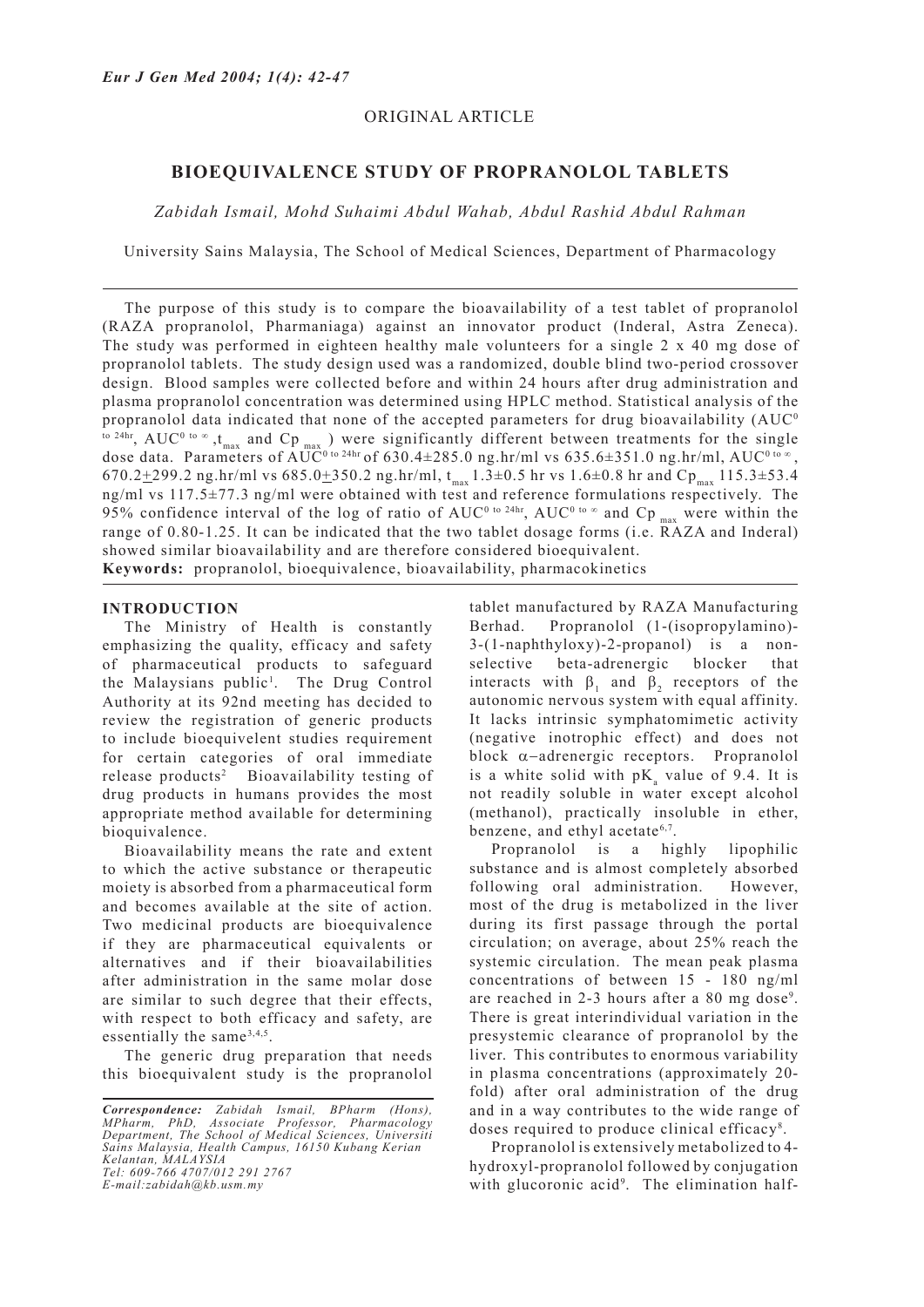life  $(t_{1/2})$  of propranolol has been reported to range from between 3 hours to 6 hours or approximately 3.9 hours<sup>3</sup>. Propranolol has a large volume of distribution (4 L/kg) and readily enters the CNS. Approximately, 90% of the drug is bound to plasma proteins. The drug is used in the treatment of hypertension, hyperthyroidism, cirrhosis, angina pectoris, migraine and glaucoma. The adverse effects of propranolol are bronchoconstriction and disturbance in metabolism<sup>9</sup>.

RAZA wishes to market propranolol tablets in Malaysia and overseas. It is a standard Ministry of Health, Malaysia submission requirement for them to compare the bioavailability of their generic preparation to the most commonly prescribed brand product or innovator (Inderal by Astra Zeneca). The objective of this study is to compare the bioavailability of RAZA product with Inderal according to the Ministry of Health requirement as set out in the Malaysian Guidelines for the Conduct of Bioavailability and Bioequivalence studies, 2000<sup>2</sup>.

#### **MATERIAL AND METHODS**

This bioequivalence study was approved by the Research and Ethical Committee of the School of Medical Sciences, Universiti Sains Malaysia on 5th February 2002 (USM/ PPSP®/EthicsCom./2002(74.3[6]). The study was based on a randomized, double blind, two period crossover design. Blood sampling was performed at the Clinical Trial Unit, Universiti Sains Malaysia and the analytical work was done at the Pharmacology Laboratory, The School of Medical Sciences, Universiti Sains Malaysia.

# *Subjects*

The subjects/volunteers for bioequivalence studies were selected with the aim to minimize variability and permit the detection of differences between pharmaceutical products<sup>2</sup>. Eighteen (18) healthy male subjects were recruited for this study, aged between 19 and 25 years  $(22.8 \pm 2.2 \text{ yrs})$ , of normal weight  $(63.8 \pm 6.8 \text{ kg})$ , height  $(169.8 \pm 6.2 \text{ cm})$  and BMI (22.0+1.8) were included in the study. Each subject underwent a medical examination as well as clinical and routine laboratory evaluation tests including hematology, blood chemistry and urinalysis. One subject (AFW) smoked around five cigarettes per day.

Individuals with any significant disease history were excluded from the study. Any subjects with laboratory results more than two standard deviations from the mean value (of each test) for laboratory performing the test (Chemical Pathology Dept., Microbiology Dept. and Hematology Dept., The School of Medical Sciences, Universiti Sains Malaysia) were excluded from the study<sup>11</sup>. Alcoholics, drug addicts and obese individuals were excluded from the study.

Before joining the study, all subjects were briefed on the details of the bioequivalence study, agreed and signed a consent form. All volunteers were free to leave the study at any time.

# *Study Design*

A crossover design was used whereby equal number of subjects were taking the test preparation and reference preparation during each phase of the study. On the first dosing day each subject took on a randomized basis either two propranolol tablets (40 mg each) of Astra Zeneca (batch no. LOT OM943B, expiry date, June 2004) or two of the RAZA (batch no. 1P0378, expiry date, December 2004) propranolol tablets (40 mg each) orally with 150 ml water. After a 2 weeks wash-out period, each subject took two tablets of the other products. All subjects, physicians and drug analysts were blinded. Subjects received formulations following an overnight fast and further food or drink was withheld for at least three hours after the drug administration. After 3 hours, subjects were given a standard breakfast (of 2 slices of cheese sandwiches and a Milo drink), lunch at 6 hours (of chicken rice and orange juice) and at 10 hours postdose, dinner (of mee soup and orange juice). Subjects were not taking any other concurrent medications<sup>12</sup>.

Ten mililitre blood samples were collected from an indwelling venous canula or by repeated venipuncture, at predose, and at 30 minutes, 1.0, 1.5, 2.0, 2.5, 3.0, 3.5, 4.0, 5.0, 6.0, 8.0, 10.0 and 24.0 hours after drug administration. Each blood sample was centrifuged immediately, plasma separated and kept frozen at -20°C until analysis. Each plasma sample was analysed using highpressure liquid chromatography (HPLC) method. The plasma concentration–time data were tabulated and the parameters derived from the profiles were analysed statistically in order that the comparative bioavailability of the two dosage forms can be determined.

## *Propranolol analysis and method validation*

One ml of plasma and 70 μl oxprenolol, (10 μg/ml) as internal standard, was placed in a screw-capped glass tube. To each tube,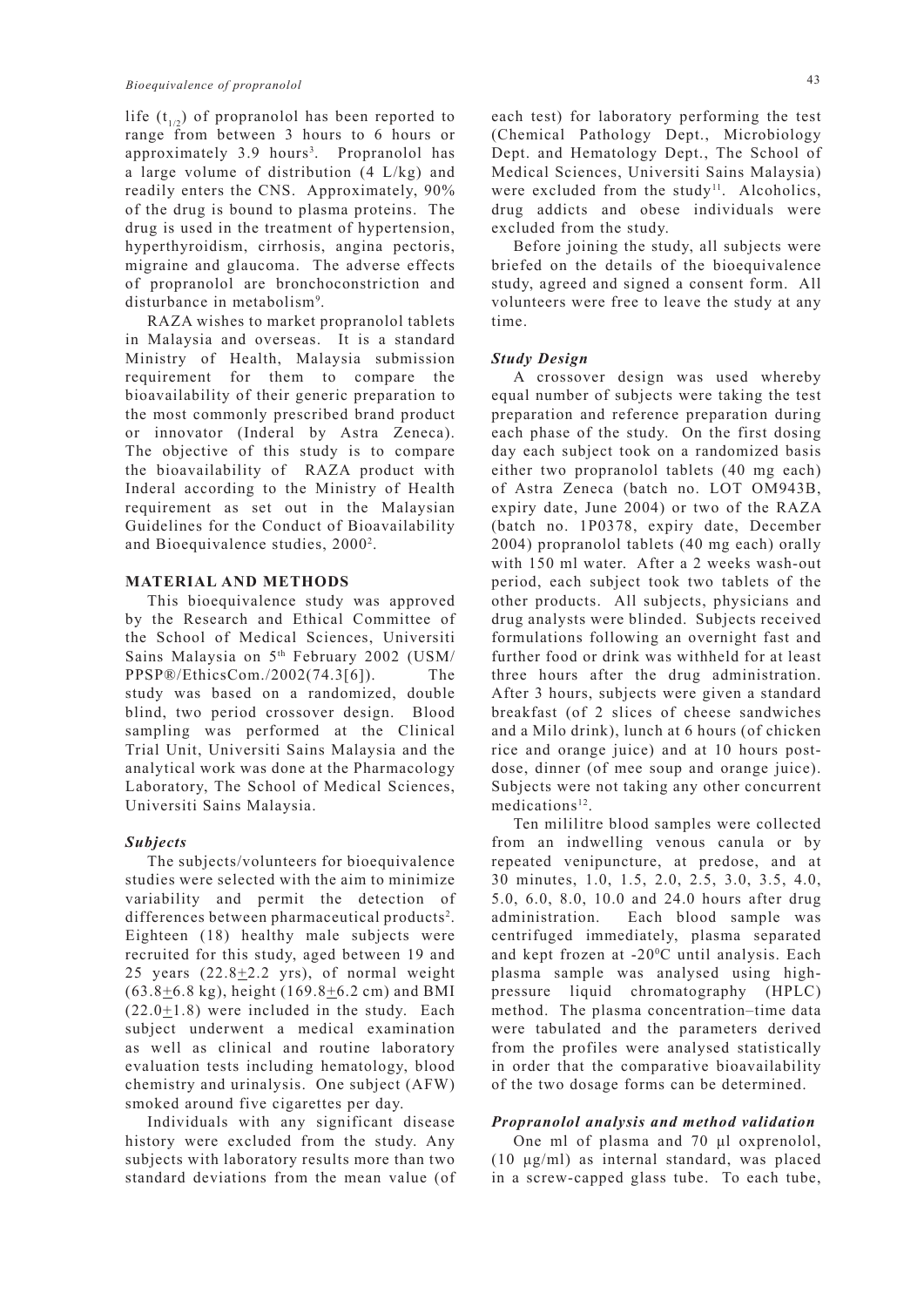100 μl water and 50 μl 5N NaOH were added, followed by vortexing for 30 seconds. The drugs were extracted with 3.5 ml of the extraction solvent (isoamyl-alcohol [1.5 ml]: n-heptane [98.5 ml]) and shaken on a rotator mixer for twenty minutes. This was followed by centrifugation (3000 rpm) for 10 minutes. The organic phase was then transferred by aspiration to a clean glass tubes.

The extraction procedure was repeated with the remaining samples. A gentle flow of nitrogen (10 ml/min) was used to dry the organic phase. The residue was reconstituted in 70 μl of mobile phase and vortex-mixed for 20 sec. Twenty microlitres of the sample was injected directly onto Lichrosorb C18 HPLC (12.5 cm) column and detection was done by ultraviolet detector set at 254 nm<sup>13</sup>.

The HPLC system comprised of a Gilson 307 peristaltic pump, a Gilson 115 variable wavelength UV detector, a Gilson 234 Autoinjector, and a DELL-Optiplex GX-1 computer as integrator using Unipoint software. The mobile phase consisted of a mixture of water, methanol, acetonitrile, acetic acid and triethylamine in the proportion of 160ml: 80ml: 70ml: 2.5ml: 125 $\mu$ l, respectively<sup>13</sup>. The pH was adjusted to 3.4 using 1N NaOH before the addition of triethylamine. The mobile phase was filtered off of all residues and that filtration also removed dissolved gas. The mobile phase flow rate was  $0.5$ ml/min<sup>14</sup>.

The main objective of method validation is to demonstrate the reliability of a particular method for the quantitative determination of an analyte concentration in a specific biological matrix<sup>2</sup>. . This procedure took 3-6 months prior to clinical studies. The characteristic of a bioanalytical method essential to ensure the acceptability of the performance and reliability of analytical results are:

- separation and specificity
- recovery
- linearity

• accuracy and precision(interday and intraday variability must be low)

• limit of quantification (LOQ) and minimum quantified concentration (MQC) and analyte stability<sup>10</sup>.

Under these conditions, the retention times for propranolol and oxprenolol were 9.67 and 6.86 minutes, respectively. Calibration was linear in the concentration range of 15-180 ng/ml, the regression line can be described by  $y:0.0028x-0.006$  and the coefficient of correlation was 0.9949. The inter-day calibration curve showed consistent linearity, as seen by consistency of intercept, slope and coefficient of correlation. Intra-day precision was determined at five concentrations (15, 30, 60, 120 and 180 ng/ml) in plasma, each repeated five times (in duplicate) using the area ratio technique. Intra-day precision in this study expressed, as means of percent of coefficient of variation (CV) were 8.24%. The plot of propranolol (PRN) area ratio to concentrations (15-180 ng/ml) is linear with  $R^2$ :0.9948.

Inter-day precision was determined singly at five concentrations (15-180 ng/ml) in plasma, in seven replicate runs (7 days). Inter-day precision in this study expressed, as means of percent of coefficient of variation (CV) were 9.8%. The plot of area ratio to concentrations (15-180 ng/ml) is linear with R<sup>2</sup> :0.9906. Under optimal conditions, the limit of quantification based on 3 times noise level using 1 ml plasma sample and 20 μl injection volume was 9 ng/ml.

Three concentrations of propranolol (20, 100 and 160 ng/ml) were used for stability studies showed consistent linearity (intercept, slope, and coefficient of correlation) over a six week period (CV:8.16%). Standard curves were performed daily with each volunteer's plasma samples.

# *Data analysis*

An Excel (Microsoft) programme was used to plot the plasma concentration-time curve. Actual sampling time was used and later rounded up for easy tabulation. Pharmacokinetic parameters determined in this study were AUC<sup>0 to 24hr</sup>, AUC<sup>0 to ∞</sup>,  $t_{max}$ , Cp<sub>max</sub>, AUCs are area under the plasma AUCs are area under the plasma concentration curve from administration to 24 hours and 0 hour to infinity, respectively. The AUC reflects the total amount of active drug that reaches the systemic circulation<sup>4</sup>. Parameter  $t_{max}$  is the time passed since administration at which the maximum plasma concentration occurs. At  $t_{max}$ , absorption is maximum and the rate of drug absorption exactly equals the rate of drug elimination. When comparing drug products,  $t_{max}$  can be used as an approximate indication of drug absorption rate. The value for  $t_{max}$  will become smaller as the absorption rate for the drug becomes more rapid4 . Maximal plasma concentration  $(Cp_{max})$  provides an indication that the drug is sufficiently systemically absorbed to provide a therapeutic response. In addition,  $Cp_{max}$  provides warning of possibly toxic levels of drug.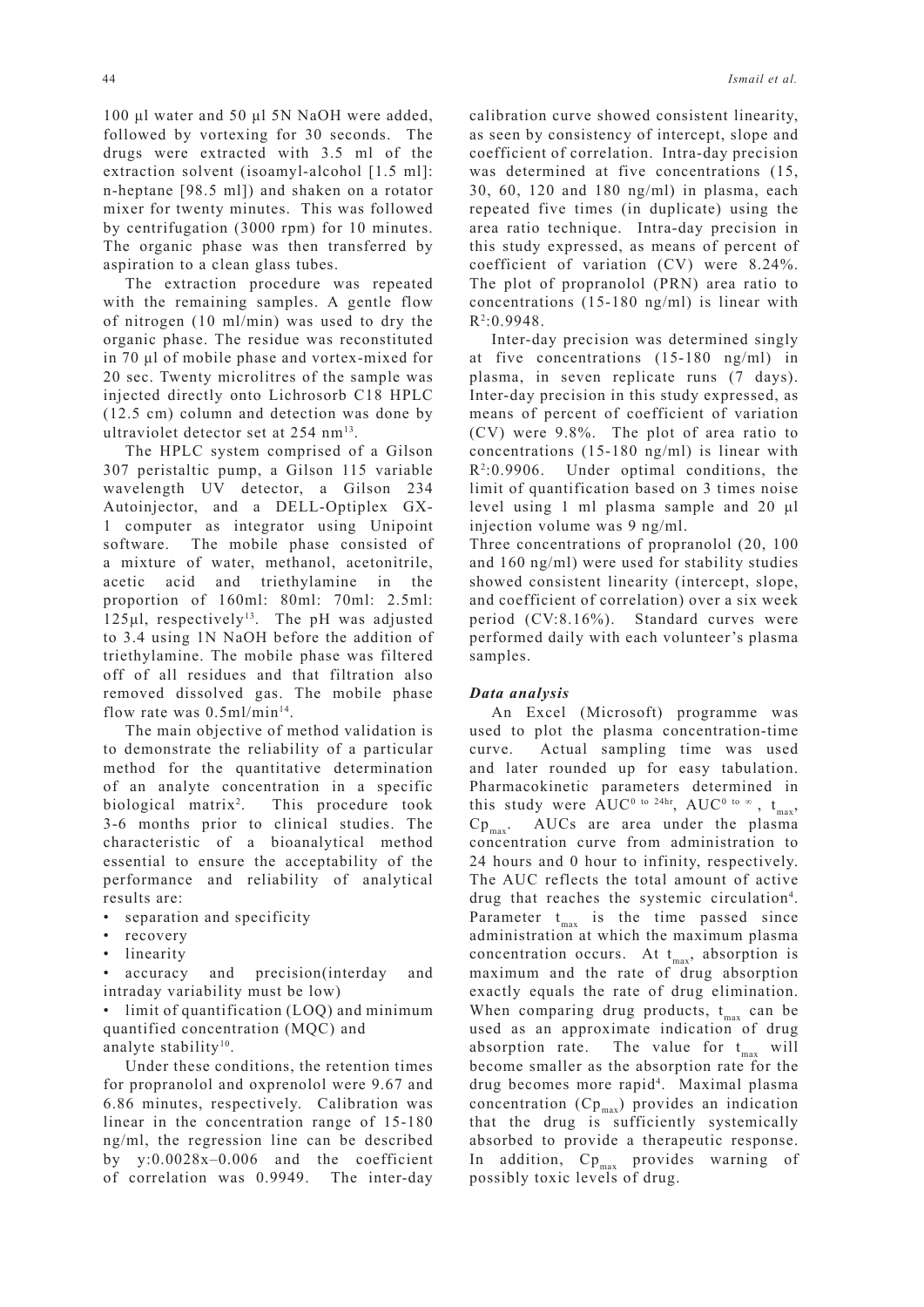

**Figure 1. Mean plasma concentration of RAZA and Astra Zeneca 2 x 40 mg tablets of propranolol.**

The following parameters were calculated for each subject and treatment phase: a. Maximum plasma concentration  $(Cp_{max})$  is the observed maximum plasma concentration. b. Time of maximum plasma concentration  $(t_{\text{max}})$  is the time of the maximum plasma concentration. c. Area under the plasma concentration-time curve (AUC) - AUC from zero time to the last data point was calculated by the trapeizoidal method (using Excel programme). It should be noted that actual sampling times rather than nominal sampling times were used in the calculation of AUC (and other relevant parameters).

# *Statistical method*

Differences between study phases in the calculated parameters were tested for statistical significance by an analysis of variance (ANOVA for a crossover study; taking account of treatment and period effects) and confidence intervals (90%) were calculated for each of the comparisons using the following equation: A 90% confidence interval: -t√MS<sub>error</sub>/N/2-(  $X_R - X_T$ )  $\leq ln(\mu_T/\mu)$  $\mu_R$ ) $\leq$  t $\sqrt{MS_{\text{error}}/N/2}$ -(X<sub>R</sub> – X<sub>T</sub>) where MS<sub>error</sub> is mean square error from ANOVA table,  $X_R$  is mean of reference product,  $X<sub>T</sub>$  is mean of test

product and N is the number of subjects<sup>15</sup>.

Data for AUCs and  $\text{Cp}_{\text{max}}$  were log transformed prior to analysis. The formula was used to calculate the CV% which was then used to estimate the power of study using the tables provided by Diletti et al<sup>15,16</sup>. For bioequivalence, the test and reference products required that a 90% confidence interval of the ratio of means of pharmacokinetic parameters i.e. AUCs and  $\mathbb{C}p_{\text{max}}$  must be in the range of 0.80 – 1.25. Differences between study phases in  $t_{max}$  were tested for statistical significance by the Wilcoxon Signed Rank non-parametric analysis<sup>17</sup>.

## **RESULTS**

All volunteers satisfied the inclusion criteria and signed the consent forms prior to the screening tests. The study involved a 2 weeks washout period before the next crossover and each individual volunteers plasma samples (test vs reference) were assayed on the same day batch to avoid laboratory/analyst error.

No adverse effects were reported and there was a decline in blood pressure observed Drugs with significant first pass effect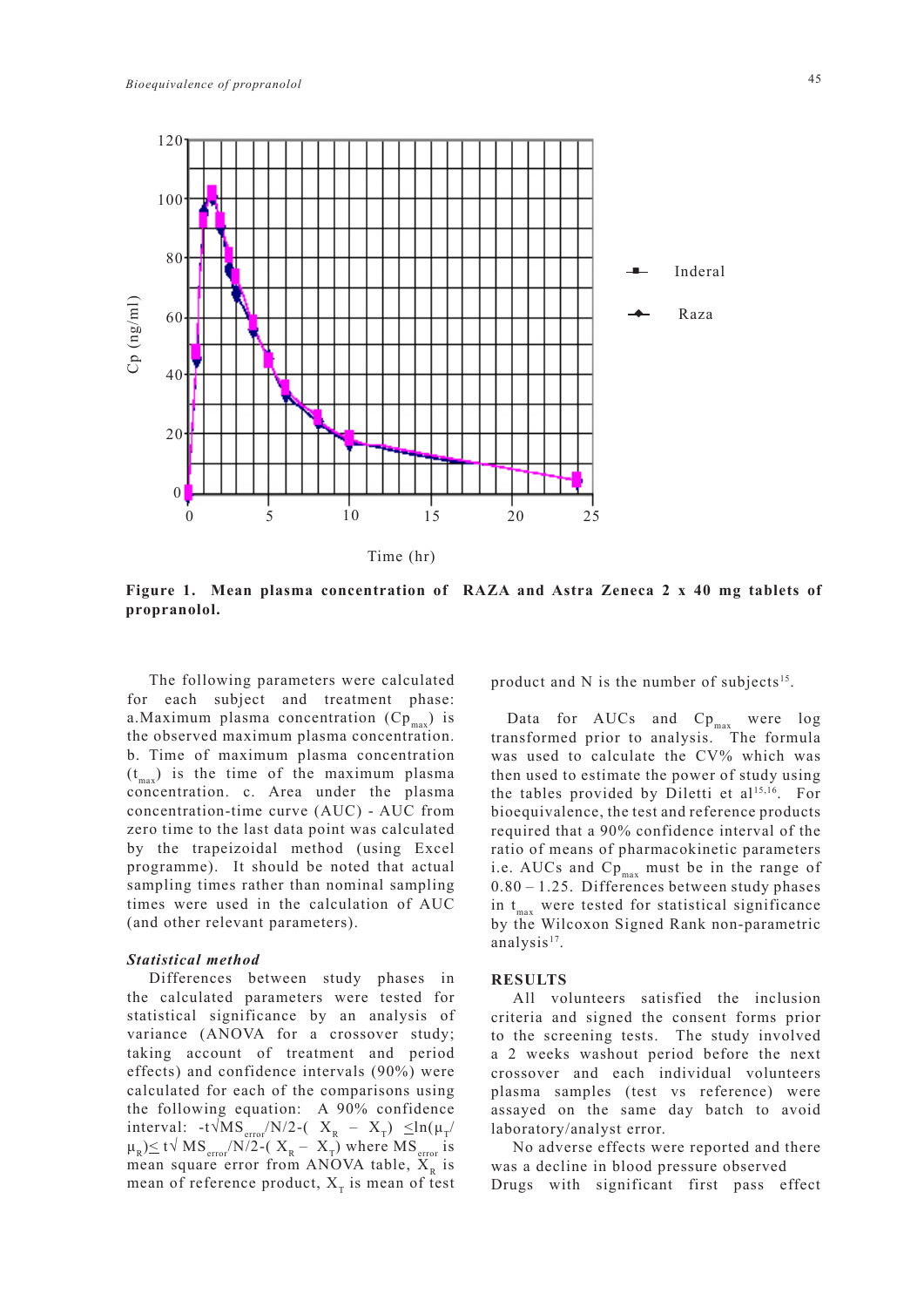|             | RAZA 2 x 40 mg tablets                |                       |                                                   | ASTRA ZENECA 2 x 40 mg tablets          |                          |                              |  |
|-------------|---------------------------------------|-----------------------|---------------------------------------------------|-----------------------------------------|--------------------------|------------------------------|--|
|             | $AUC^{0-24 \text{ hr}}$<br>(ng.hr/ml) | $t_{\rm max}$<br>(hr) | $\mathrm{Cp}_{\mathrm{max}}$<br>(ng/ml)(ng/hr/ml) | $\mathrm{AUC}^{\text{0-24 hr}}$<br>(hr) | $t_{\rm max}$<br>(ng/ml) | $\mathrm{Cp}_{\mathrm{max}}$ |  |
| <b>AFA</b>  | 619.91                                | 1.6                   | 97.01                                             | 664.55                                  | 0.98                     | 143.92                       |  |
| AHH         | 288.22                                | 0.97                  | 124.86                                            | 367.65                                  | 1.97                     | 100.70                       |  |
| KAJ         | 543.86                                | 0.5                   | 102.18                                            | 483.73                                  | 0.98                     | 118.60                       |  |
| <b>KNI</b>  | 656.83                                | 1.03                  | 120.73                                            | 323.26                                  | 1.52                     | 46.15                        |  |
| <b>MIA</b>  | 1061.56                               | 0.98                  | 173.67                                            | 693.33                                  | 1.48                     | 115.18                       |  |
| <b>MRA</b>  | 648.85                                | 0.58                  | 134.24                                            | 487.79                                  | 1.48                     | 108.05                       |  |
| <b>RFM</b>  | 854.81                                | 1.12                  | 156.18                                            | 741.36                                  | 1.07                     | 132.22                       |  |
| <b>AFW</b>  | 485.21                                | 2.07                  | 81.89                                             | 530.42                                  | 4.02                     | 48.13                        |  |
| MAP         | 297.61                                | 2.13                  | 42.89                                             | 239.49                                  | 1.98                     | 38.91                        |  |
| <b>MSRH</b> | 705.57                                | 1.00                  | 104.61                                            | 870.05                                  | 0.60                     | 161.44                       |  |
| <b>AFIM</b> | 566.16                                | 1.03                  | 92.18                                             | 497.93                                  | 2.03                     | 74.84                        |  |
| <b>AKAT</b> | 734.11                                | 2.00                  | 129.46                                            | 716.22                                  | 1.72                     | 119.20                       |  |
| <b>AFMU</b> | 583.34                                | 0.77                  | 136.51                                            | 1440.34                                 | 0.50                     | 283.67                       |  |
| <b>MFM</b>  | 476.81                                | 1.62                  | 51.24                                             | 364.06                                  | 1.47                     | 45.31                        |  |
| <b>MFDB</b> | 246.57                                | 1.50                  | 43.31                                             | 432.83                                  | 1.63                     | 62.12                        |  |
| <b>MFZO</b> | 393.08                                | 1.53                  | 70.67                                             | 341.62                                  | 2.12                     | 45.66                        |  |
| <b>NFMN</b> | 1416.27                               | 1.48                  | 265.03                                            | 1505.53                                 | 1.13                     | 311.20                       |  |
| BMS         | 768.27                                | 1.55                  | 147.94                                            | 740.04                                  | 1.20                     | 160.31                       |  |
| $Mean + SD$ | 630.39                                | 1.30                  | 115.26                                            | 635.57                                  | 1.55                     | 117.53                       |  |
|             | $\pm$                                 | $_{\pm}$              | $\pm$                                             | $_{\pm}$                                | $\pm$                    | $_{\pm}$                     |  |
|             | 284.96                                | 0.49                  | 53.41                                             | 351.01                                  | 0.78                     | 77.28                        |  |
| <b>SEM</b>  | 67.17                                 | 0.12                  | 12.59                                             | 82.74                                   | 0.18                     | 17                           |  |
| $C.V.$ %    | 45.20                                 | 37.55                 | 46.34                                             | 55.23                                   | 50.32                    | 65.75                        |  |
| Range       | 246.57 0.5                            | 43.31                 | 323.26                                            | 0.5                                     | 45.31                    |                              |  |
|             |                                       |                       |                                                   |                                         |                          |                              |  |
|             | 1416.27                               | 2.07                  | 265.03                                            | 1505.53                                 | 4.02                     | 311.2                        |  |

**Table 1. Pharmacokinetic parameters of propranolol after a single 2 x 40 mg dose of RAZA and ASTRA ZENECA (Inderal).**

like propranolol show high interindividual variation in plasma drug concentrations<sup>8</sup>. There was no statistically significant difference in the mean of the four parameters  $(AUC<sup>0 to 24hr</sup>, AUC<sup>0-∞</sup>, Cp<sub>max</sub> and t<sub>max</sub>) between$ the test (RAZA) and the reference product (Inderal). The level of significant (p value) obtained by ANOVA table was greater than 0.05.

#### **DISCUSSION**

In the context of bioavailability study, the "power of study" is to detect a significant of 20% difference between treatment mean, if a 20% difference or less actually existed between the two products with the specified number of subjects in the study. In the present study, the power of study for both  $AUC^{0}$  to 24 and Cp  $_{\text{max}}$  was70% and that of AUC<sup>0-∞</sup> was 80%.

While the 95% Confidence Interval of the ratio of AUC<sup>0 to 24</sup>, AUC<sup>0-∞</sup> and C<sub>p<sub>max</sub> between</sub> RAZA and Inderal tablets were in the range of 0.80-1.25 as recommended by USP24- NF 19 guidelines for bioequivalence study<sup>7</sup>. Therefore, bioequivalence can be indicated between RAZA and Inderal propranolol tablets.

Statistical analysis of the propranolol data indicated that none of the accepted parameters for drug bioavailability (AUC<sup>0 to</sup> <sup>24</sup>, AUC<sup>0-∞</sup>, Cp<sub>max</sub> and t<sub>max</sub>) were significantly different between treatments for the single dose data. Such a finding indicates that under the same experimental protocol described, the two tablet dosage forms (i.e. RAZA and Inderal, Astra Zeneca) have been shown to have similar bioavailability and are therefore considered bioequivalent with regard to extent and rate of absorption.

# *Acknowledgement*

*This work was supported by RAZA Grant No. 334/ PPSP/6150047/R102. We are grateful to En. Mohd Radzi Dzulkhairi b Mohd Ali, Puan Norma Musa, En. Tengku Zulkhairuazahar Tuan Yahaya, En Abdul Razak Ahmad,*